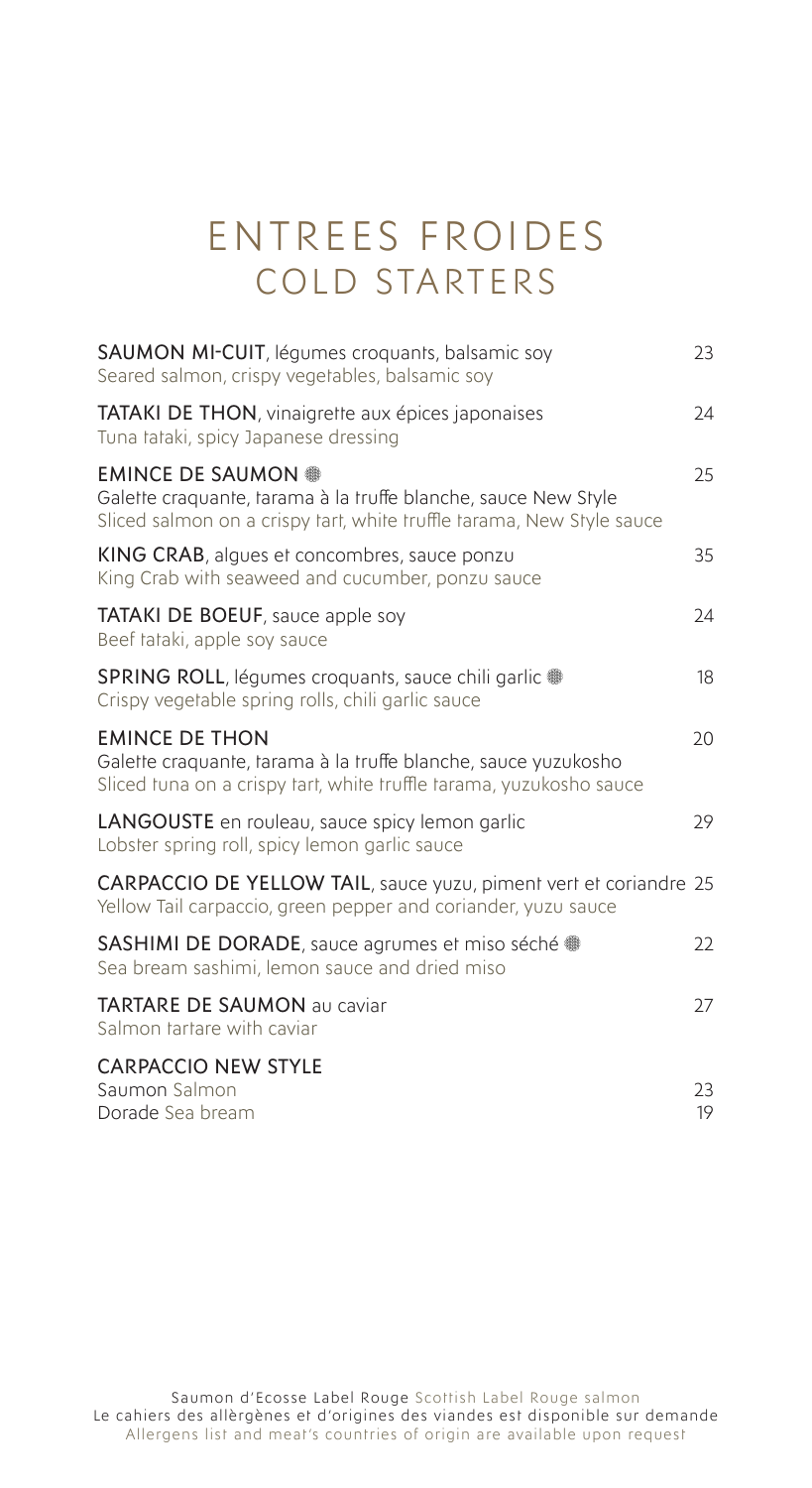#### SALADES SALADS

| CEVICHE, salade péruvienne à la façon japonaise<br>Peruvian salad, Japanese style                    |          |
|------------------------------------------------------------------------------------------------------|----------|
| Seafood Seafood<br>Saumon Salmon                                                                     | 74<br>26 |
| SALADE DE TEMPURA DE CREVETTES, spicy mayonnaise .<br>Shrimp tempura salad, spicy mayonnaise         | 16       |
| SALADE D'ALGUES et concombre, vinaigrette japonaise<br>Seaweed and cucumber salad, Japanese dressing | 17       |

# ENTREES CHAUDES HOT STARTERS

| BOUCHEES DE BLACK COD au miso et sucrine .<br>Black Cod bites, miso and baby gem lettuce      | 22                |
|-----------------------------------------------------------------------------------------------|-------------------|
| <b>SOFT SHELL CRAB</b> croustillant, lime soy sauce<br>Crispy soft shell crab, lime soy sauce | 30                |
| AUBERGINE GRATINEE de miso sucré ®<br>Miso glazed eggplant                                    | 15                |
| <b>CROUSTILLANT DE GAMBAS</b> au shiso vert<br>Crispy shiso King Prawn rolls                  | 22                |
| <b>GYOZA</b> poulet et légumes<br>Fried chicken and vegetables gyoza                          | 18                |
| <b>SOUPE MISO</b><br>Miso soup                                                                | 7                 |
| <b>SHISHITO PEPPERS</b> , piquillos frits sauce miso<br>Fried piquillos, miso sauce           | $12 \overline{ }$ |
| <b>EDAMAME</b><br>Edamame                                                                     | 9                 |

Spécialités Specialties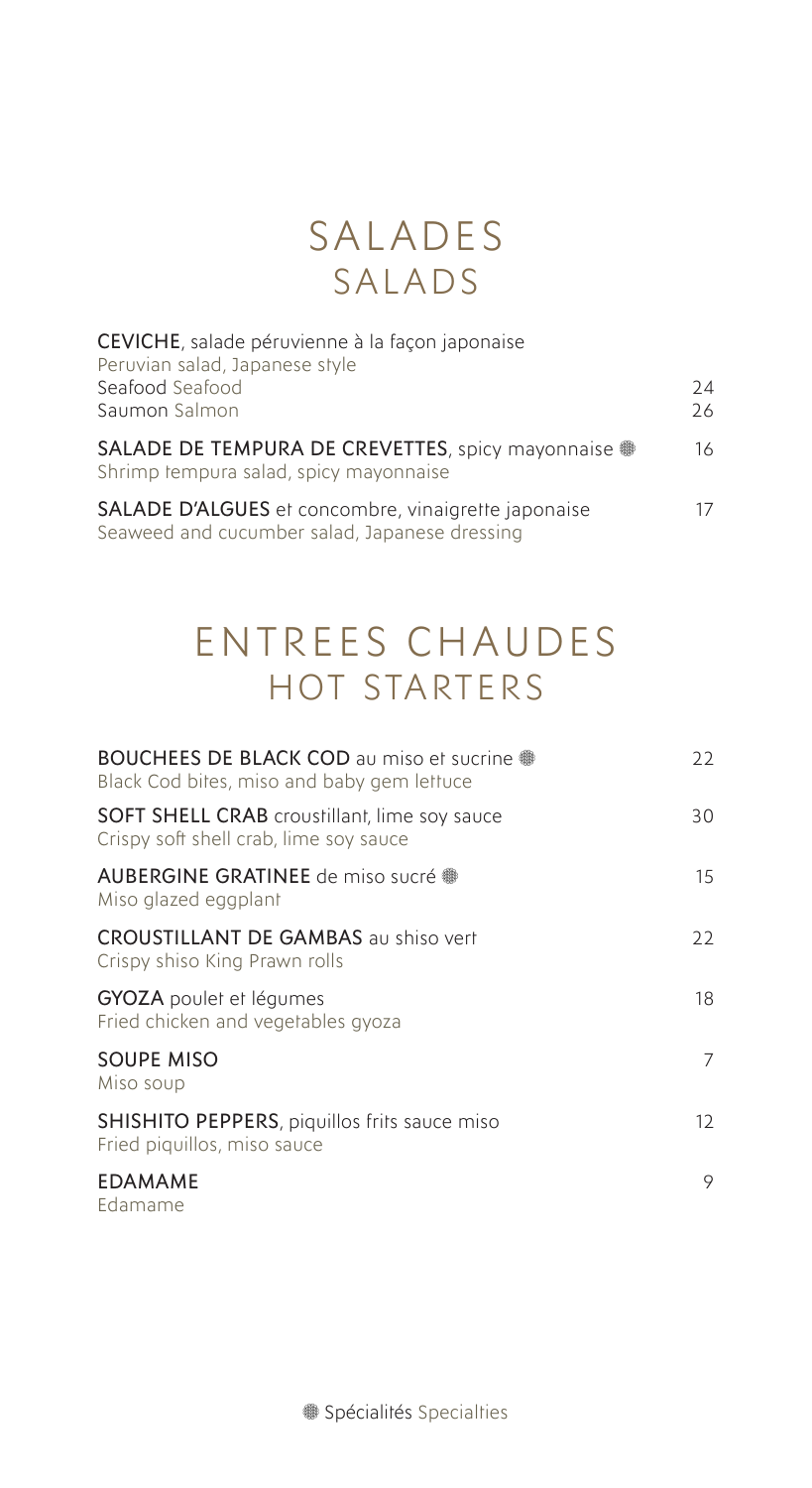# TEMPURA

| 31  |
|-----|
| 29. |
| 18  |
| 27  |
|     |

## ACCOMPAGNEMENTS SIDE ORDERS

| <b>LEGUMES VAPEUR</b> Steamed vegetables                                   | 12 |
|----------------------------------------------------------------------------|----|
| HARICOTS VERTS poêlés à la sauce soja<br>Pan-fried string beans, soy sauce | 11 |
| <b>SALADE DE MESCLUN</b> Mixed green salad                                 | 10 |
| <b>GARLIC RICE</b> Garlic rice                                             | 7  |
| <b>RIZ NATURE</b> White rice                                               | 6  |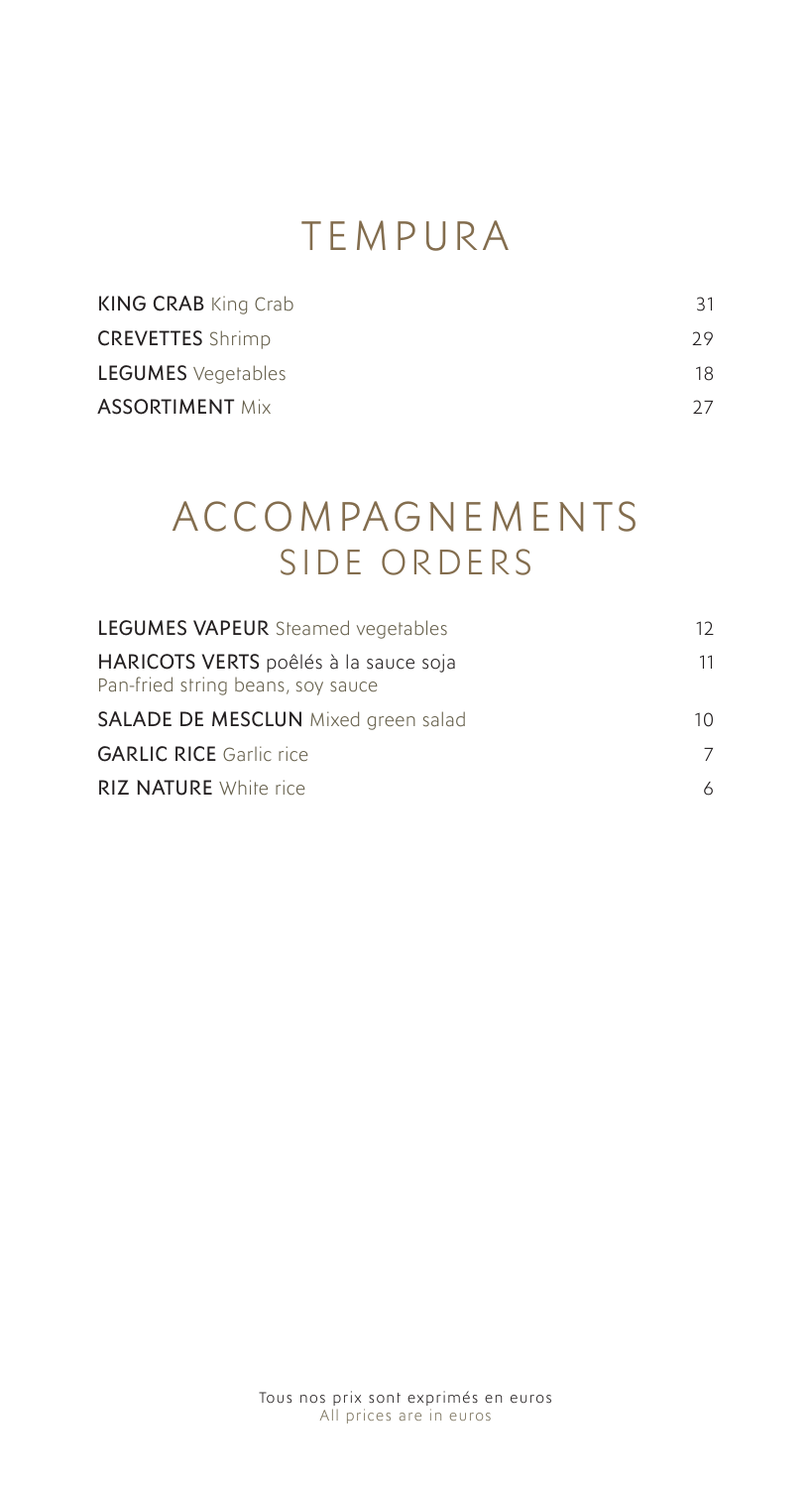#### POISSONS FISH

| SAUMON POELE, vinaigrette yuzu spicy<br>Pan-fried salmon, spicy yuzu dressing                                  | 39 |
|----------------------------------------------------------------------------------------------------------------|----|
| FILETS DE DORADE, sauce shizo ponzu<br>Sea bream fillet, shizo ponzu sauce                                     | 29 |
| FILET DE WAHOO VAPEUR, sauce yuzu ginger<br>Steamed wahoo fillet, yuzu ginger sauce                            | 31 |
| <b>BLACK COD GRILLE</b> mariné à la sauce miso<br>Miso marinated Black Cod                                     | 45 |
| CREVETTES POELEES SPICY, lait de coco, miso coréen .<br>Pan-fried spicy King Prawns, coconut milk, Korean miso | 35 |
| <b>GAMBAS PANEES</b> , sauce aux échalotes caramelisées<br>Deep-fried crispy shrimp, caramelized shallot sauce | 34 |

### VIANDES & VOLAILLES MEAT & POULTRY

| <b>POULET</b> , sauce sésame au miso<br>Chicken, light sesame and miso sauce                            | 28 |
|---------------------------------------------------------------------------------------------------------|----|
| FILET DE BOEUF POELE, sauce béarnaise à la japonaise<br>Pan-fried beef fillet, Japanese béarnaise sauce | 42 |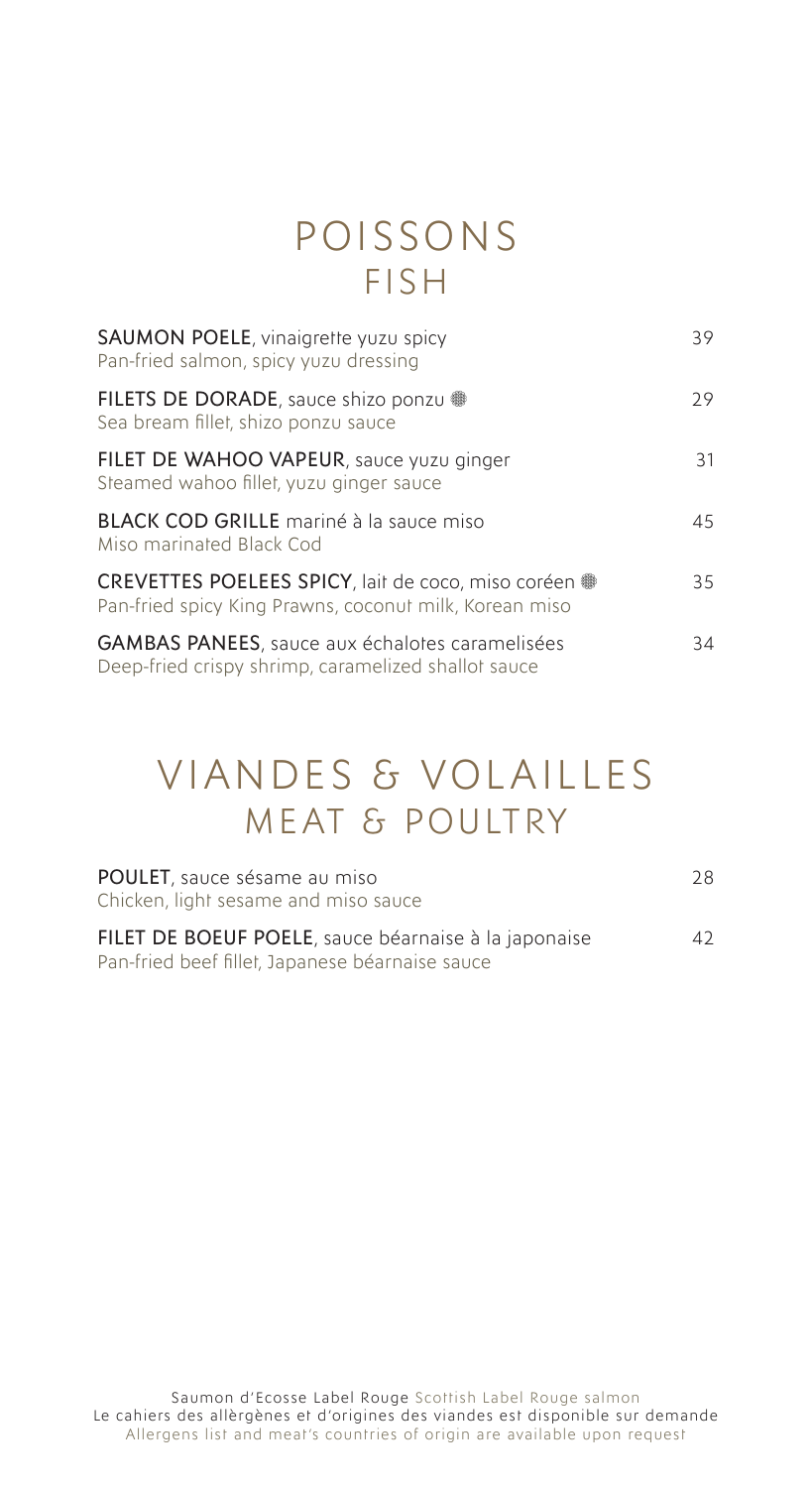# SUSHI SASHIMI

SELON ARRIVAGE / FRESH DELIVERY DEPENDING

|                                                  | <b>SUSHI</b><br>à la pièce<br>per piece | <b>SASHIMI</b><br>6 pièces<br>6 pieces |
|--------------------------------------------------|-----------------------------------------|----------------------------------------|
| <b>TORO</b> Tuna belly                           | 12                                      | 45                                     |
| <b>CHU TORO</b> Medium fatty tuna                | 11                                      | 41                                     |
| <b>CROUSTILLANT SPICY TUNA</b> Crispy spicy tuna | 10                                      |                                        |
| <b>ANGUILLE GRILLEE</b> Grilled eel              | 8                                       |                                        |
| <b>KING CRAB</b> King crab                       | 10                                      |                                        |
| <b>LANGOUSTE</b> Lobster                         | 12                                      |                                        |
| <b>DORADE</b> Sea bream                          | 6                                       | 20                                     |
| <b>WAHOO</b>                                     | 6                                       | 20                                     |
| <b>THON ROUGE Bluefin tuna</b>                   | 9                                       | 37                                     |
| <b>SAUMON</b> Salmon                             | 8                                       | 25                                     |
| <b>POULPE</b> Octopus                            | 7                                       | 23                                     |
| YELLOW TAIL Yellow Tail                          | 9                                       | 28                                     |
| <b>CREVETTE</b> Shrimp                           | 6                                       | 20                                     |

# MAKI

#### 6 PIECES

| <b>THON ROUGE, sauce épicée</b><br>Bluefin tuna with spicy sauce  | 20 |
|-------------------------------------------------------------------|----|
| YELLOW TAIL, sauce yuzu pimentée<br>Yellow Tail, spicy yuzu sauce | 18 |
| <b>SOFT SHELL CRAB</b> 5 pièces<br>Soft shell crab 5 pieces       | 25 |
| <b>THON ROUGE</b><br>Bluefin tuna                                 | 20 |
| <b>SAUMON</b><br>Salmon                                           | 13 |
| <b>CONCOMBRE</b><br>Cucumber                                      | 9  |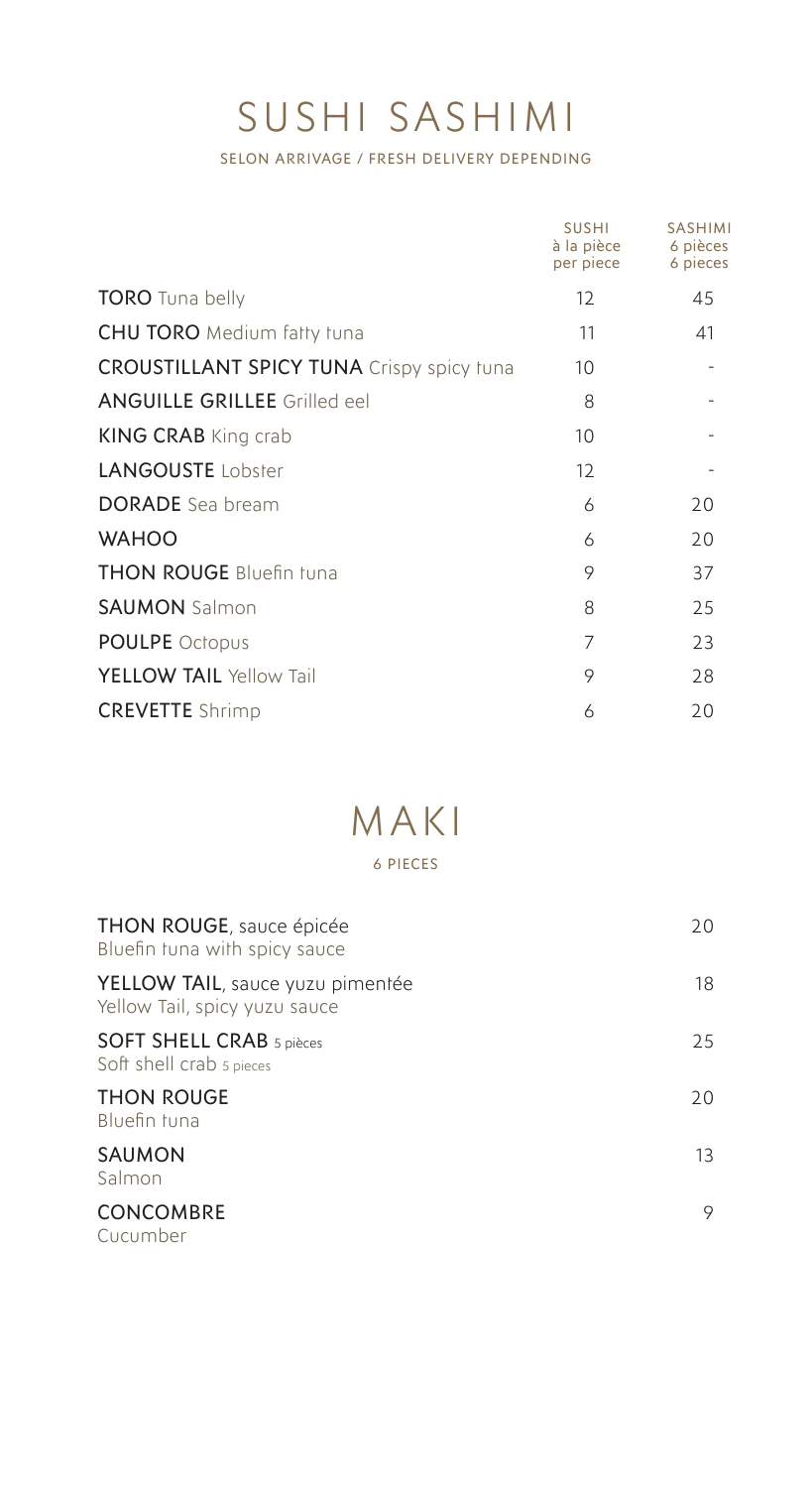# CALIFORNIA ROLLS

#### 6 PIECES

| KING CRAB ET CONCOMBRE, mangue fraîche<br>King Crab, cucumber, fresh mango       | 29 |
|----------------------------------------------------------------------------------|----|
| <b>BLACK COD GRILLE AU MISO, concombre</b><br>Miso marinated Black Cod, cucumber | 20 |
| <b>TEMPURA DE CREVETTES</b><br>Shrimp tempura                                    | 21 |
| <b>SAUMON MI-CUIT</b> , sauce ponzu<br>Salmon tataki, ponzu sauce                | 29 |
| PEAU DE SAUMON grillée<br>Grilled salmon skin                                    | 14 |
| ANGUILLE<br>Eel                                                                  | 22 |
| <b>KING CRAB</b><br>King crab                                                    | 25 |
| <b>THON ROUGE</b><br>Bluefin tuna                                                | 25 |
| SAUMON<br>Salmon                                                                 | 16 |
| VEGETARIEN<br>Vegetarian                                                         | 11 |

# **DESSERTS**

| ALOE VERA, fruits frais et sorbet coco<br>Aloe vera, fresh fruit and coconut sherbet       |                         | 13 |
|--------------------------------------------------------------------------------------------|-------------------------|----|
| <b>CREME BRULEE AU THE VERT</b><br>Green tea "creme brulee"                                |                         | 12 |
| <b>MOCHI ICE</b>                                                                           | à la pièce, per piece 7 |    |
| DEMI-MANGUE OU ANANAS, selon arrivage<br>Half-mango or pineapple, fresh delivery depending |                         | 9  |
| <b>GLACES - SORBETS</b><br>Ice cream - sherbet                                             | 2 boules, 2 scoops 7    |    |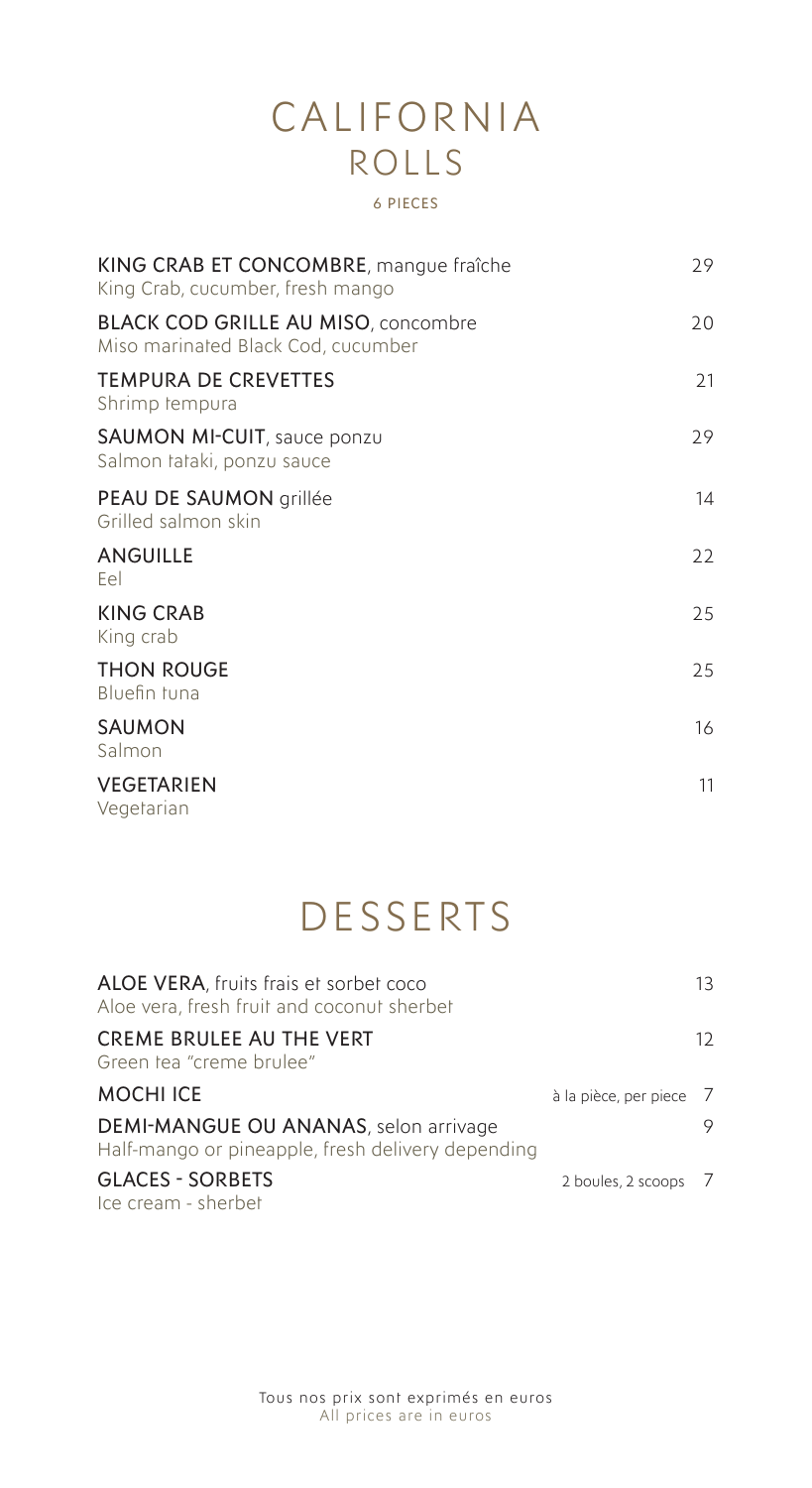## CHAMPAGNE

| <b>BRUT</b>                                  | 12c | 75c  | Mag  |
|----------------------------------------------|-----|------|------|
| <b>MAISON TAITTINGER</b>                     | 24  | 110  |      |
| <b>MAISON TAITTINGER Comtes de Champagne</b> |     | 360  |      |
| <b>DOM PERIGNON</b>                          |     | 380  |      |
| <b>RUINART</b> Blanc de Blancs               |     | 210  | 430  |
| <b>ARMAND DE BRIGNAC Brut Gold</b>           |     | 660  | 1300 |
| <b>ROSE</b>                                  |     |      |      |
| <b>MAISON TAITTINGER</b>                     | 28  | 160  |      |
| <b>RUINART</b>                               |     | 210  |      |
| <b>DOM PERIGNON</b>                          |     | 700  |      |
| ARMAND DE BRIGNAC                            |     | 1100 | 2000 |
|                                              |     |      |      |

# VINS AU VERRE BY THE GLASS

| <b>BLANCS</b>                                            | 15c |
|----------------------------------------------------------|-----|
| <b>SANTA MARGHERITA</b> 2018 - Pinot Grigio              | 12  |
| OLIVIER LEFLAIVE 2016 - Bourgogne - Les Sétilles         | 15  |
| FOURNIER PERE & FILS 2017 - Sancerre - Les Belles Vignes | 15  |
| <b>ROUGES</b>                                            |     |
| FOURNIER PERE & FILS 2016 - Pinot Noir - Cuvée Mmm       | 12  |
| DOMAINE GUYON 2017 - Hautes-Côtes-de-Nuits               | 14  |
| CHAPELLE DE POTENSAC 2016 - Médoc                        | 15  |
| <b>ROSES</b><br><b>CHATEAU REAL-MARTIN Perle de Rosé</b> | 11  |
| <b>PROSECCO</b>                                          |     |
| <b>ASTORIA LOUNGE D.O.C.</b>                             | 9   |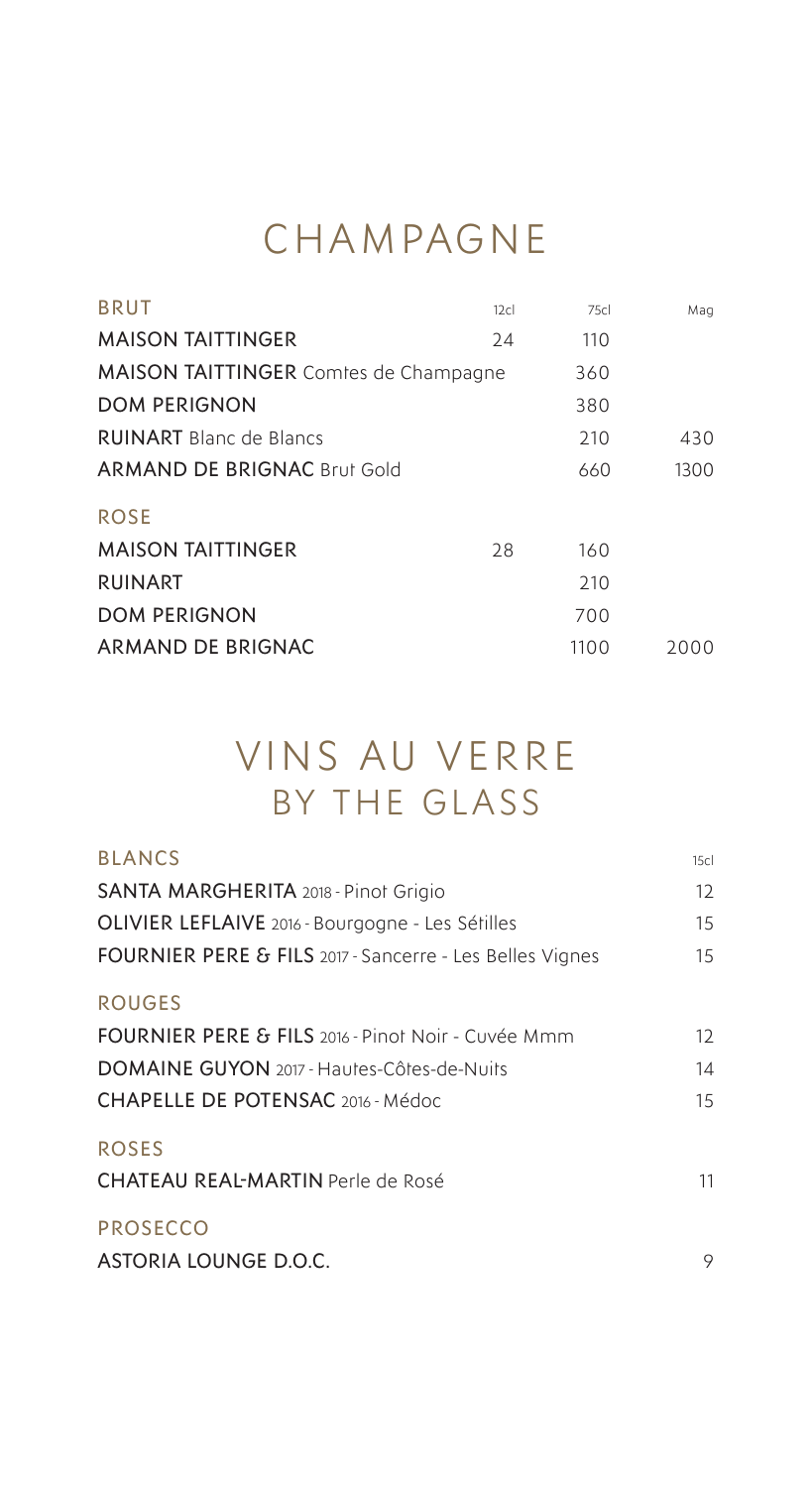# SAKE

|                                          | 15c | 72c |
|------------------------------------------|-----|-----|
| <b>BIJYOFU</b> (Pichet) Servi chaud Warm | 15  |     |
| <b>BIJITO</b> Junmai Daïginjo            | 13  | 60  |
| DASSAI 45 Junmai Daiginjo                | 16  | 75  |
| <b>SAYORI NAKADORI Junmai</b>            | 18  | 85  |
| DASSAI 23 Junmai Daiginjo                |     | 190 |
| KUHEIJI 35 Junmai Daiginjo               |     | 200 |
| <b>HEAVENSAKE</b> Junmai Ginjo           |     | 110 |
| <b>HEAVENSAKE</b> Junmai Daïginjo        |     | 280 |
|                                          |     |     |

### VINS BLANCS WHITE WINE

| <b>BOURGOGNE</b>                                       | 75cl |  |
|--------------------------------------------------------|------|--|
| <b>DOMAINE POMMIER 2018 - Petit Chablis</b>            | 55   |  |
| DOMAINE CAMU 2018 - Chablis Vieilles Vignes            | 96   |  |
| CHATEAU-FUISSE 2015 - Pouilly-Fuissé - Le Clos         | 110  |  |
| DOMAINE GUYON 2018 - Pernand-Vergelesses 1er Cru       | 125  |  |
| DOMAINE CHAVY-CHOUET 2017 - Meursault-Clos des Corvées | 170  |  |
| DOMAINE FAIVELEY 2017 - Chassagne-Montrachet 1er Cru   | 185  |  |
| OLIVIER LEFLAIVE 2014 - Meursault 1er Cru Genevrières  | 249  |  |
| DOMAINE GUYON 2017 - Puligny-Montrachet 1er Cru        | 265  |  |
| OLIVIER LEFLAIVE 2014 - Corton-Charlemagne             | 340  |  |
| <b>DOMAINE FAIVELEY</b> 2013 - Bâtard-Montrachet       | 540  |  |
| DOMAINE LEROY 2013 - Meursault 1er Cru - Les Perrières | 800  |  |
| LUCIEN LE MOINE 2014 - Criots-Bâtard-Montrachet        | 840  |  |
| <b>LOIRE</b>                                           |      |  |
| PASCAL JOLIVET 2018 - Pouilly-Fumé                     | 65   |  |
| PASCAL JOLIVET 2018 - Sancerre - La Côte               | 110  |  |
| NICOLAS JOLY 2018 - Coulée de Serrant                  | 190  |  |
| <b>BORDEAUX</b>                                        |      |  |
| <b>CHATEAU D'YQUEM</b> 2005 - Sauternes                | 700  |  |
| CHATEAU HAUT-BRION 2016 - Pessac-Léognan               | 1800 |  |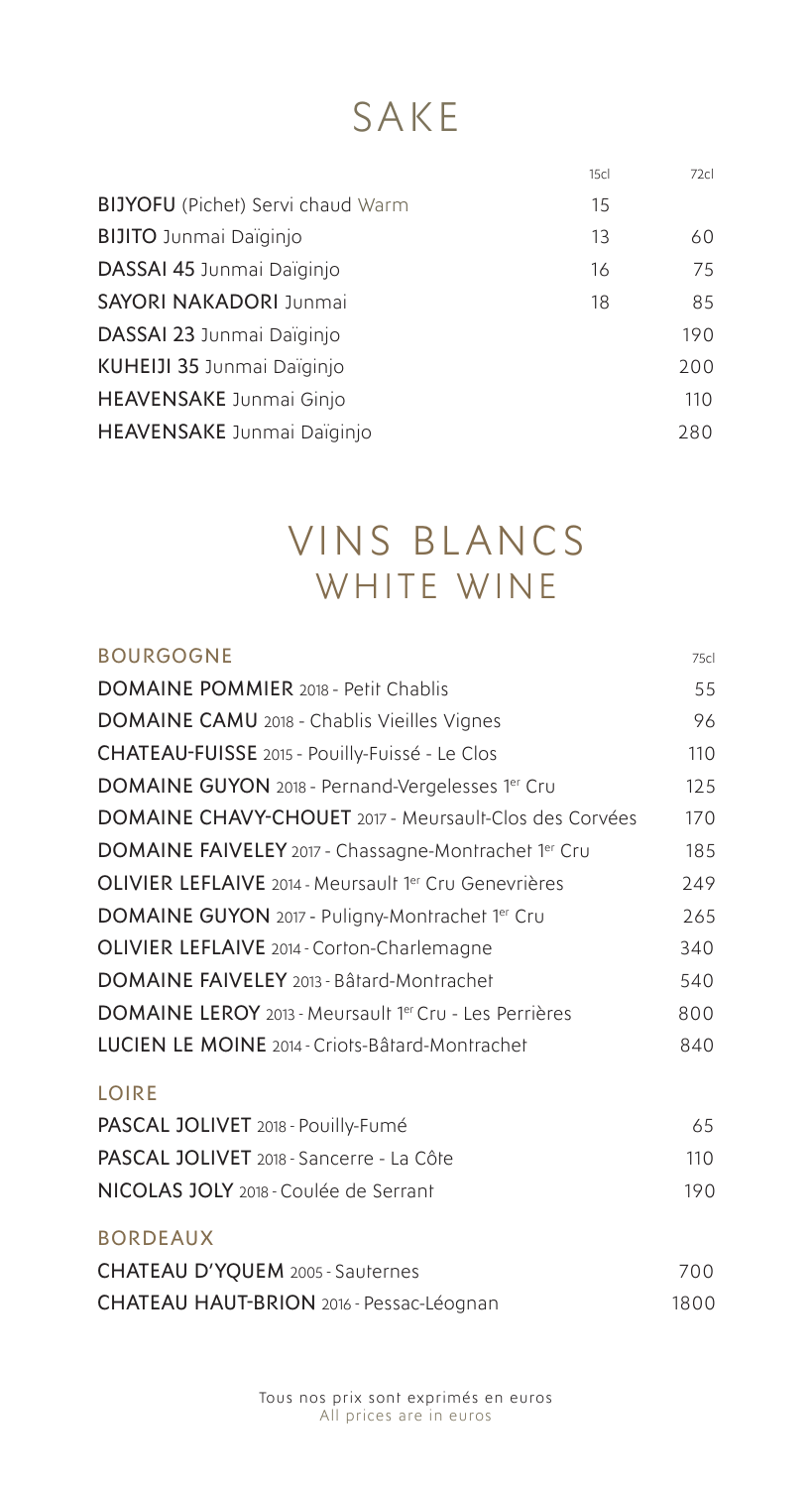# ROSES

| <b>COTES-DE-PROVENCE</b>                              | 75c | Ma   |
|-------------------------------------------------------|-----|------|
| <b>CHATEAU REAL-MARTIN Perle de Rosé</b>              | 58  |      |
| <b>CHATEAU D'ESCLANS Whispering Angel</b>             | 65  |      |
| <b>CHATEAU BARBEYROLLES</b>                           | 70  |      |
| <b>CHATEAU MINUTY Rose et or</b>                      | 75  | 15 O |
| <b>DOMAINES OTT</b> Château Romassan - Coeur de Grain | 95  |      |

## VINS ITALIENS ITALIAN

| <b>BLANCS</b>                                       | 75cl |
|-----------------------------------------------------|------|
| <b>SANTA MARGHERITA</b> 2018 - Pinot Grigio         | 50   |
| <b>LA SCOLCA</b> 2017 - Gavi Dei Gavi - Black Label | 90.  |
| LIVIO FELLUGA 2016 - Terre Alte                     | 130  |
| MASTROBERARDINO 2017 - Greco Di Tufo                | 63   |
| <b>PLANETA</b> 2017 - Etna Bianco                   | 66   |
| PROSECCO BOTTEGA GOLD D.O.C.                        | 70.  |

#### VINS ROUGES RED WINE

| <b>BOURGOGNE</b>                                                | 75c | Mag |
|-----------------------------------------------------------------|-----|-----|
| DOMAINE GUYON 2017 - Hautes-Côtes-de-Nuits                      | 65  |     |
| <b>DOMAINE POMMIER</b> 2017 - Pinot Noir                        | 65  |     |
| <b>DOMAINE GUYON</b> 2016 - Pernand-Vergelesses 1er Cru         | 96  |     |
| DOMAINE CHARTON 2015 - Mercurey - Clos du Roy                   | 114 |     |
| DOMAINE FAIVELEY 2017 - Chambolle-Musigny                       | 119 |     |
| <b>OLIVIER LEFLAIVE</b> 2012 - Volnay 1er Cru - Clos des Angles | 160 |     |
| <b>DOMAINE FAIVELEY</b> - Gevrey-Chambertin 1 <sup>er</sup> Cru | 180 |     |
| <b>DOMAINE GUYON</b> 2016 - Aloxe-Corton - Les Fournières       | 192 |     |
| LUCIEN LE MOINE 2016 - Vosne-Romanée - Aux Réas                 | 240 |     |
| <b>DOMAINE ANNE GROS</b> 2017 - Echezeaux Grand Cru             | 380 |     |
| DOMAINE Y. CLERGET 2016 - Clos de Vougeot Grand Cru             | 410 | 805 |
| <b>LUCIEN LE MOINE</b> 2016 - Chambertin - Clos de Bèze         | 640 |     |
| DOMAINE Y. CLERGET 2016 - Clos de Vougeot Grand Cru             | 805 |     |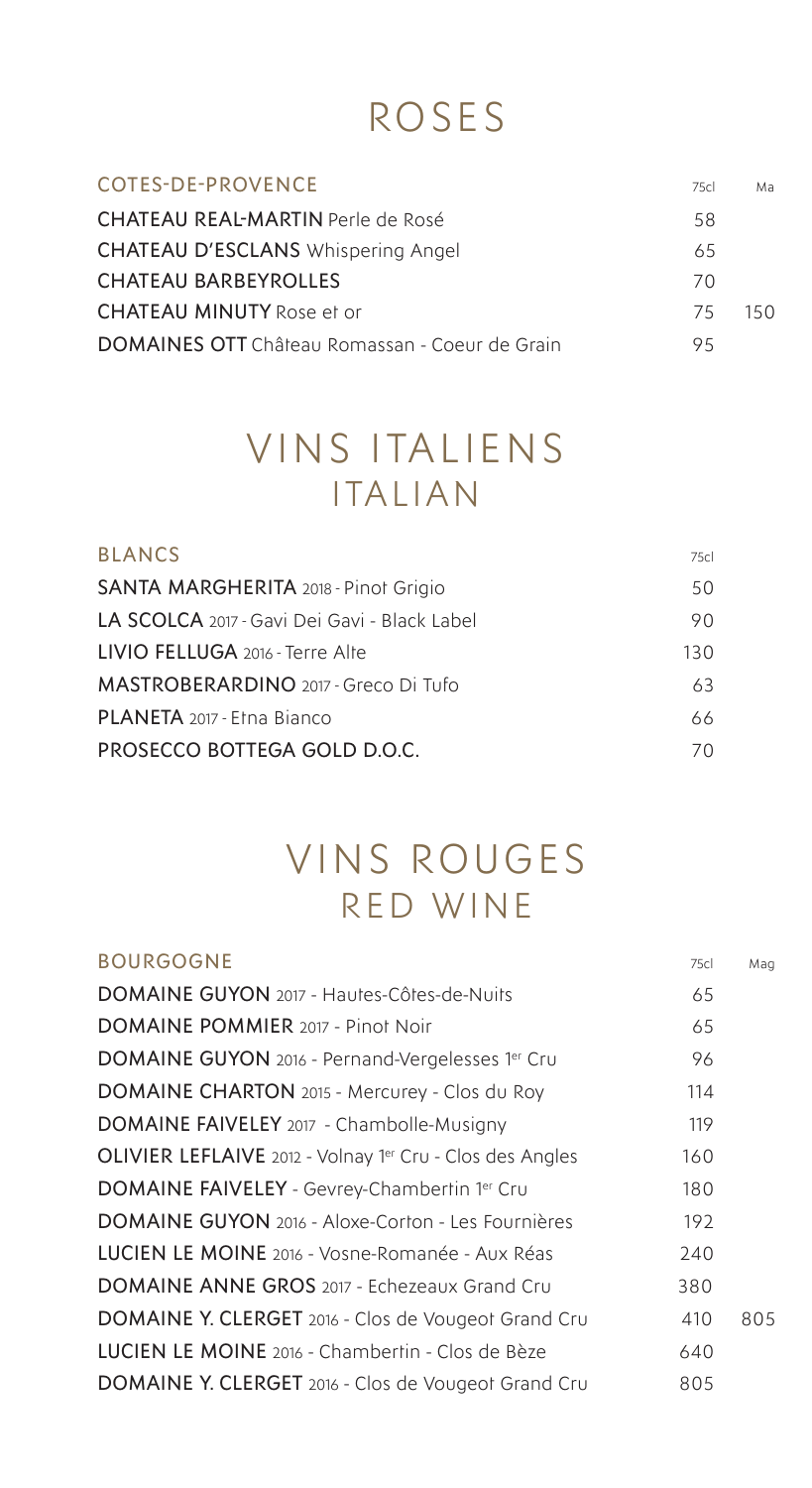| <b>BORDEAUX</b>                                        | 75c  | Mag |
|--------------------------------------------------------|------|-----|
| CHAPELLE DE POTENSAC 2016 - Médoc                      | 70   |     |
| FRANK PHELAN 2015 - Saint-Estèphe                      | 90   | 180 |
| <b>FUGUE DE NENIN 2015 - Pomerol</b>                   | 95   |     |
| BLASON D'ISSAN 2015 - Margaux                          | 95   |     |
| CHATEAU DE FIEUZAL 2011 - Pessac-Léognan               | 110  |     |
| <b>CHATEAU CHASSE-SPLEEN 2016 - Moulis</b>             | 120  |     |
| <b>AMIRAL DE BEYCHEVELLE 2010 - Saint-Julien</b>       | 140  |     |
| ECHO DE LYNCH-BAGES 2015 - Pauillac                    | 145  |     |
| CHATEAU D'ISSAN 2011 - Margaux                         | 155  |     |
| <b>CHATEAU PETIT-VILLAGE 2014 - Pomerol</b>            | 180  |     |
| CLOS DU MARQUIS 2015 - Saint-Julien                    | 180  |     |
| <b>CHATEAU GRAND-PUY-LACOSTE 2015 - Pauillac</b>       | 245  |     |
| CHATEAU CALON-SEGUR 2006 - Saint-Estèphe               | 280  |     |
| CHATEAU TALBOT 2005 - Saint-Julien                     | 320  |     |
| <b>CHATEAU LYNCH-BAGES</b> 2015 - Pauillac             | 340  |     |
| <b>CHATEAU TROPLONG MONDOT</b> 2014 - Saint-Emilion    | 340  |     |
| <b>CHATEAU LAFITE ROTHSCHILD 1988 - Pauillac</b>       | 1200 |     |
| PETRUS 2011 - Pomerol                                  | 3800 |     |
| <b>RHONE</b>                                           | 75cl | Mag |
| M. CHAPOUTIER 2017 - Saint-Joseph - Deschants          | 65   |     |
| DOMAINE DE LA JANASSE 2016 - Châteauneuf-du-Pape       | 110  |     |
| STEPHANE OGIER 2017 - Côte-Rotie - Mon Village         | 95   | 160 |
| <b>DOMAINE DU COULET</b> 2018 - Cornas - Billes Noires | 130  |     |